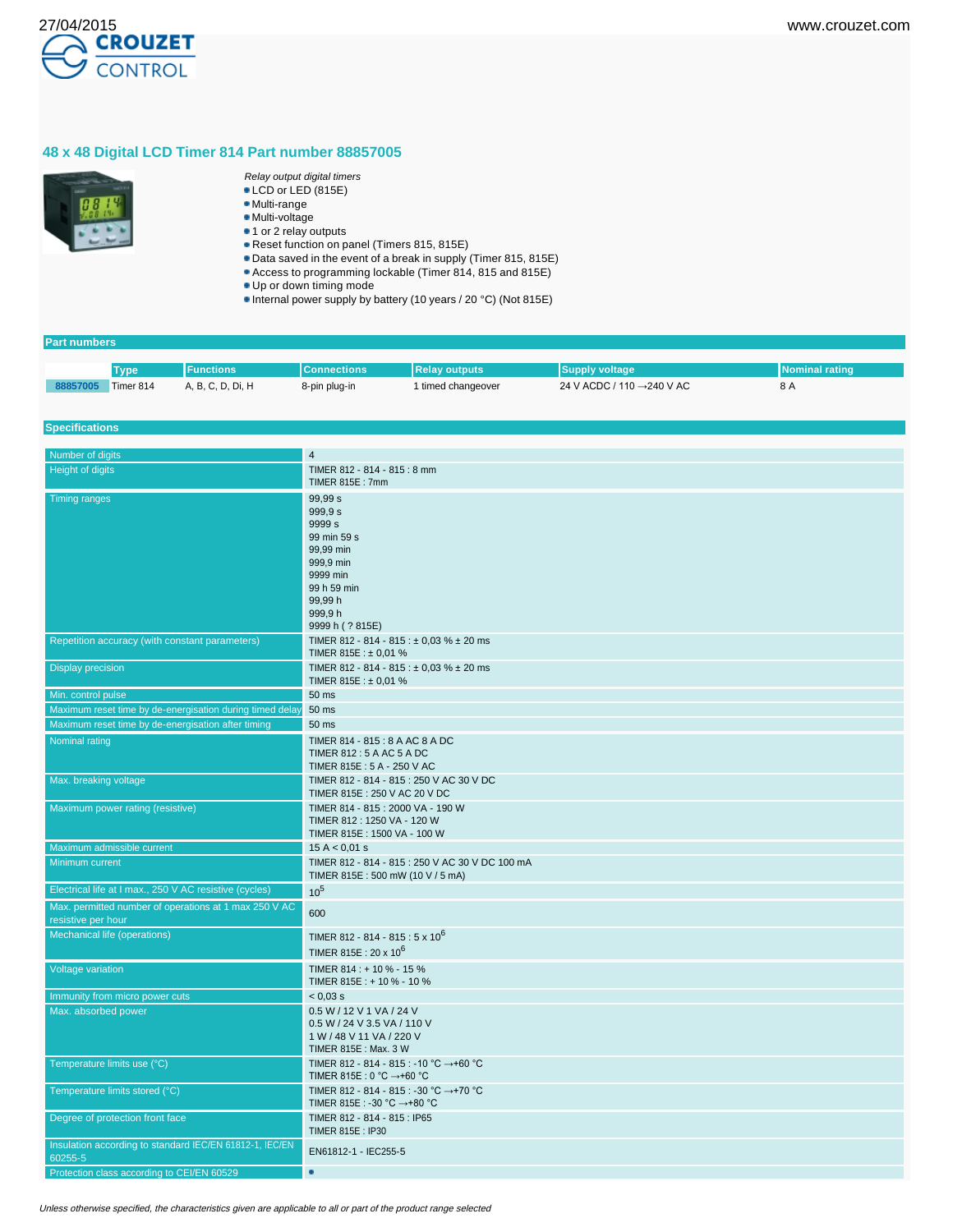| 27/04/2015                      |                                   | www.crouzet.com |
|---------------------------------|-----------------------------------|-----------------|
| Mounting Front panel, by clip   | œ                                 |                 |
| Mounting base-mounted on socket |                                   |                 |
| Material                        | Self-extinguishing UL 94 grade V0 |                 |
| Weight (g)                      | TIMER 814 : 100                   |                 |
|                                 | TIMER 812 - 815 : 140             |                 |
|                                 | TIMER 815E: 120                   |                 |

| <b>Accessories</b> |  |
|--------------------|--|
|                    |  |

| <b>Accessories</b>           | Code     |
|------------------------------|----------|
| 8-pin solder-connected plug  | 25622301 |
| 11-pin solder-connected plug | 25622076 |
| Spring clips (pack of 2)     | 79237739 |
| 11-pin connector base        | 25622080 |
| 8-pin connector base         | 25622130 |
| 11-pole rear base            | 79694002 |

## **Dimensions (mm)**



## **Dimensions (mm)**

**Panel cut-out**



**Dimensions (mm) 11-pole rear base 79694002 Panel-mounted**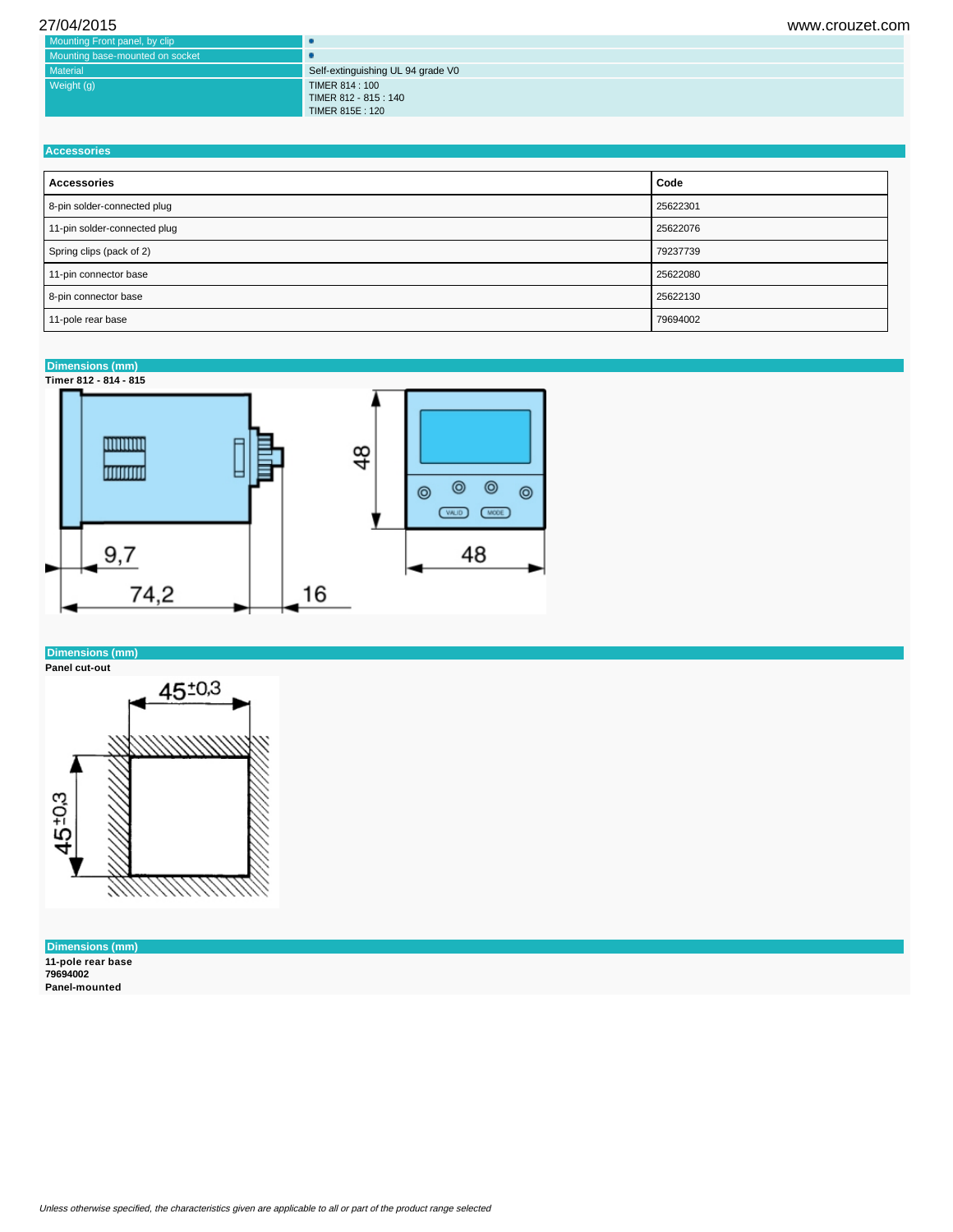



| N° | Legend                      |
|----|-----------------------------|
| O  | Panel thickness 1 to 3,5 mm |
| O  | Clip for panel-mounting     |
| O  | Positioning screw           |

### **Dimensions (mm)**

**8-pin or 11-pin solder-connected plug 25 622 076 - 25 622 301**



**Dimensions (mm) Connector socket 11-pin 25622080 8-pin 25622130**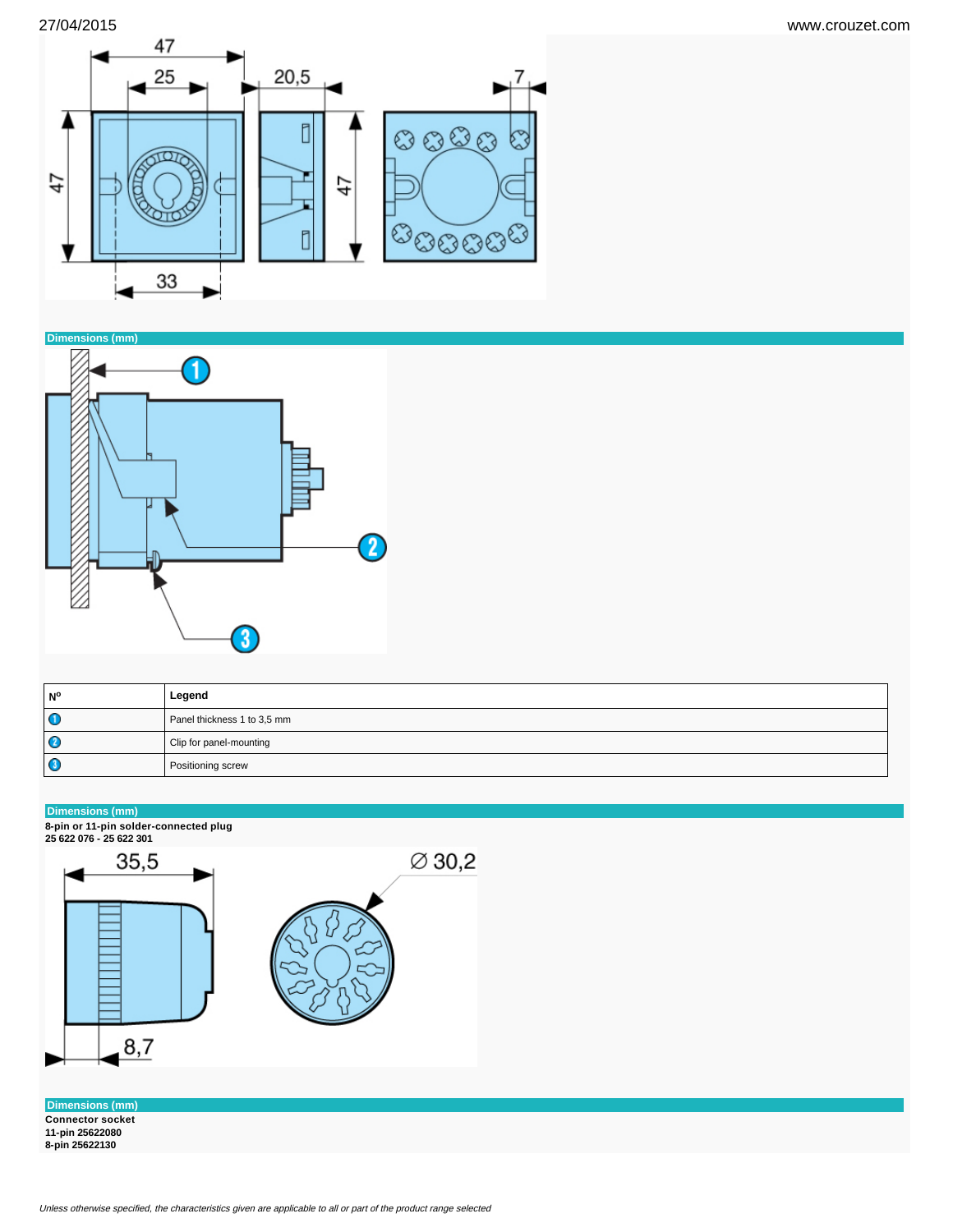



| <b>Function A</b>                      |  |
|----------------------------------------|--|
| Delay on energisation<br>1 timed relay |  |



| <b>Function B</b><br>.       |  |
|------------------------------|--|
| Timing on impulse (one shot) |  |

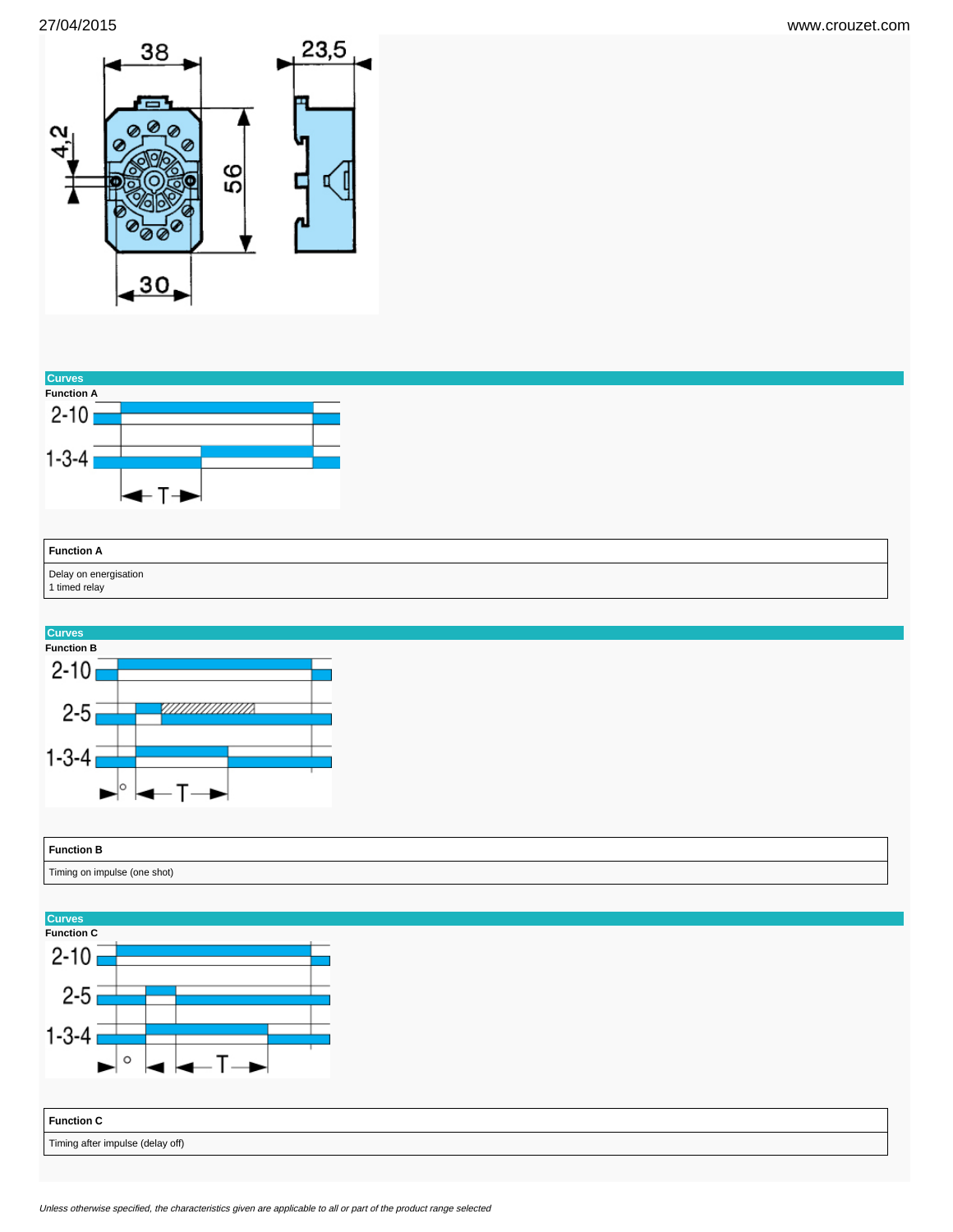

| <b>Function D</b> |  |
|-------------------|--|
| Filp-flop         |  |